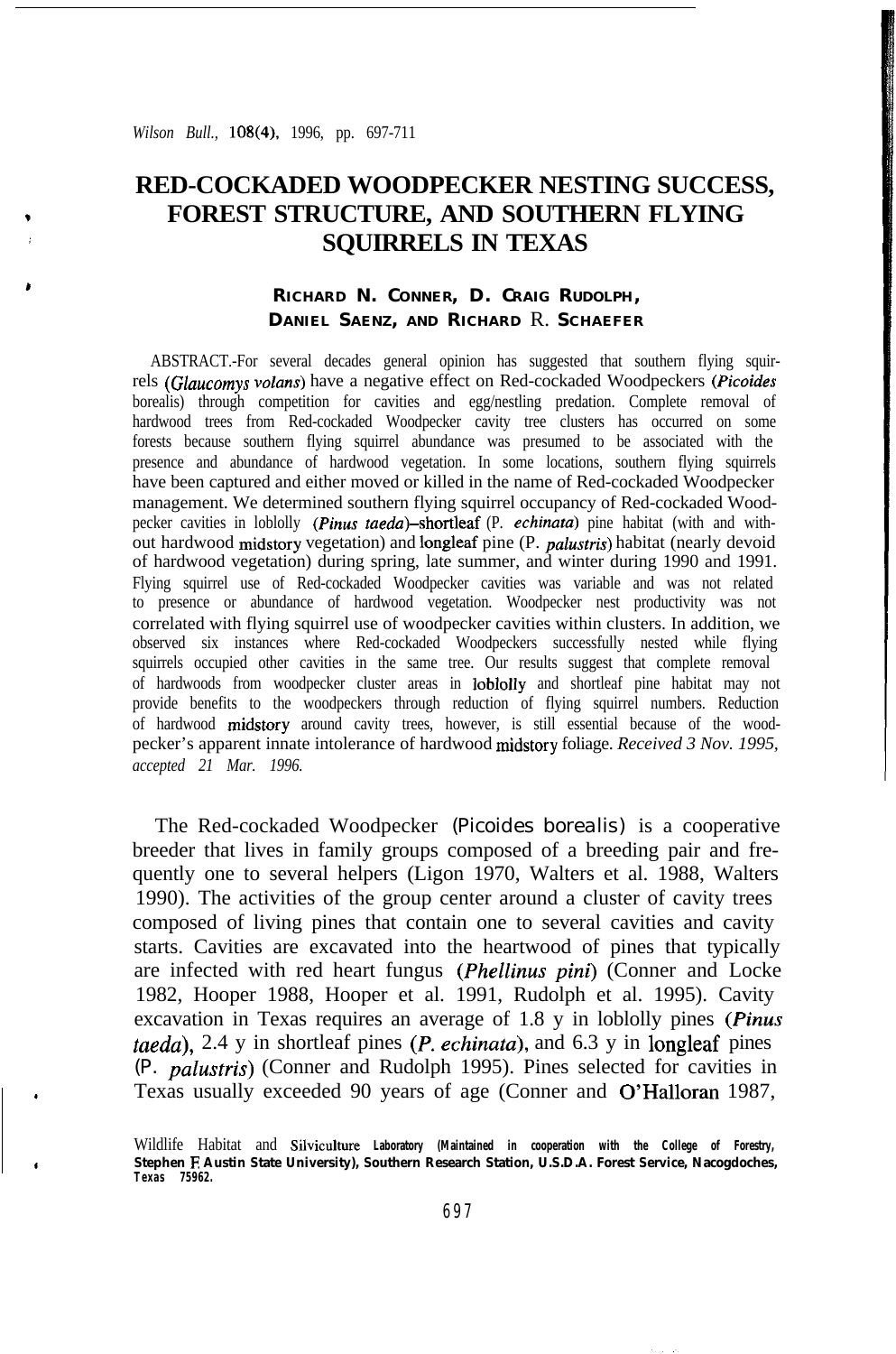Rudolph and Conner 1991). The Red-cockaded Woodpecker is a keystone species of the fire-climax, southern pine ecosystems in that they are the primary species to excavate cavities in an otherwise cavity-barren environment relative to hardwood ecosystems (Conner and Rudolph 1995). Thus, the cavities that take Red-cockaded Woodpeckers a long time to create tend to be in relatively high demand by other cavity-using species (Dennis 1971, Rudolph et al. 1990b, Loeb 1993).

As cavities near completion, Red-cockaded Woodpeckers peck shallow excavations, termed resin wells, around their cavity entrances. Continued pecking at resin wells causes a copious flow of resin down the bole of the pine (Ligon 1970). Woodpeckers also scale loose bark from the bole of the cavity tree and nearby pines. Although bark scaling and resin flow usually deters climbing by rat snakes *(Eluphe obsoletu)* (Jackson 1974, Rudolph et al. 1990a), the resin barrier does not deter southern flying squirrels (Glaucomys volans) which are frequent users of cavities with unenlarged entrances that are also preferred by Red-cockaded Woodpeckers (Rudolph et al. 1990b, Loeb 1993).

Past studies have indicated a negative association between Red-cockaded Woodpeckers and the density of hardwood midstory and understory (Hopkins and Lynn 1971, Van Balen and Doerr 1978, Hovis and Labisky 1985, Conner and Rudolph 1989, Loeb et al. 1992). This has lead to widespread management programs that remove all hardwood vegetation from Red-cockaded Woodpecker cavity tree cluster areas (Conner and Rudolph 1991 b). Although the negative effect of hardwood vegetation on Red-cockaded Woodpeckers is well documented, the mechanism that causes this negative relationship is poorly understood. One proposed mechanism for the hardwood effect is that southern flying squirrels, a potential competitor for Red-cockaded Woodpecker cavities, are dependent on hardwood midstory foliage. However, flying squirrels appear to prefer hardwood vegetation primarily as understory cover and as a food source (Bendel and Gates 1987). Contrary to popular belief, southern flying squirrels may avoid areas with dense midstory foliage because it interferes with flight paths between boles of larger pines (Bendel and Gates 1987). The influence of plant species composition and midstory and understory foliage densities in pine forests on southern flying squirrel abundance is not fully understood. To date, no published studies have demonstrated that southern flying squirrels have a negative effect on Redcockaded Woodpecker populations, yet management programs that include removal of southern flying squirrels from cavities and euthanasia (Games et al. 1995) are becoming more widespread.

Several species of woodpeckers enlarge Red-cockaded Woodpecker cavity entrance tunnels by excavation and use the cavities (Conner et al.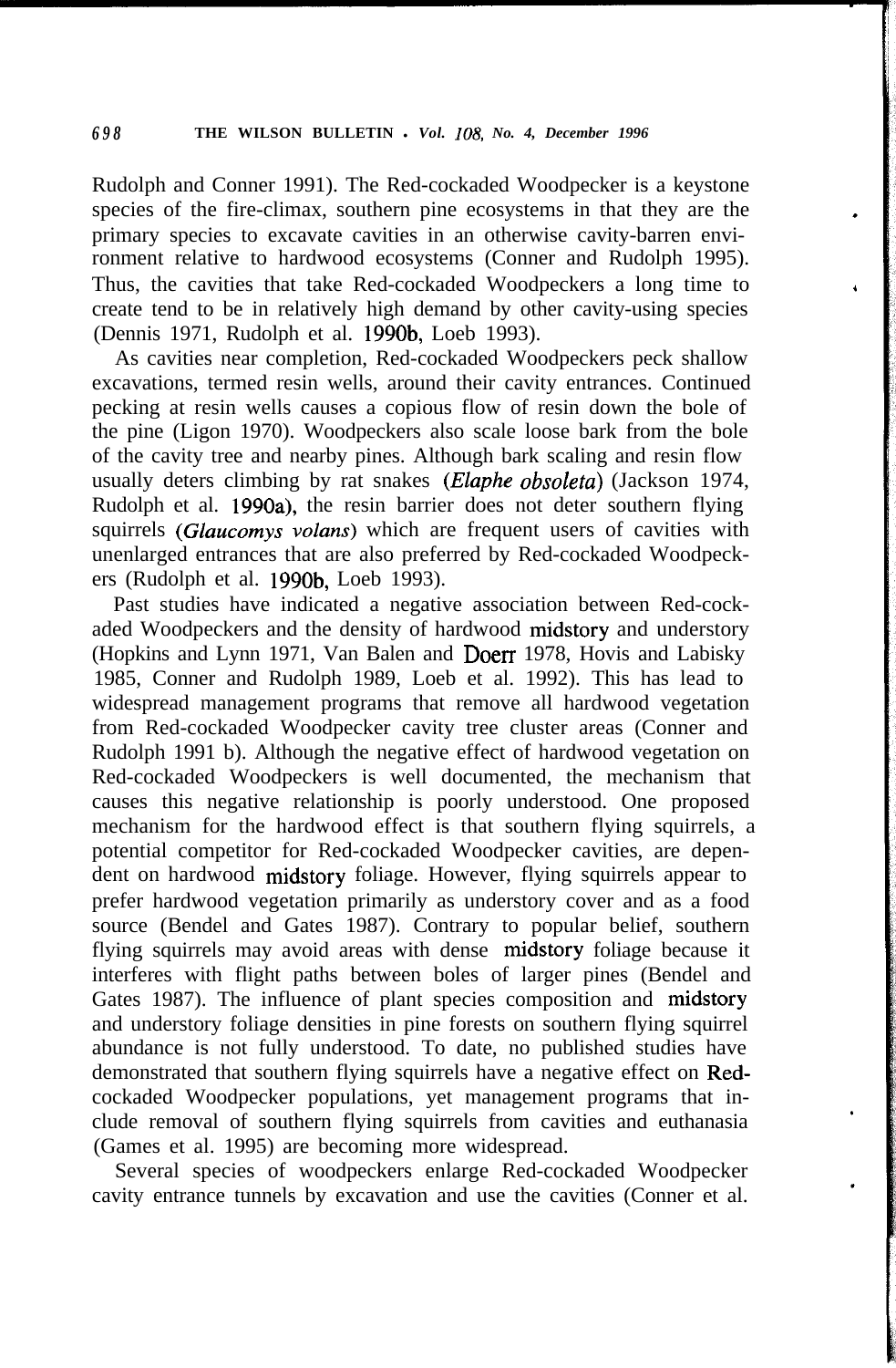### Conner et al. . WOODPECKERS AND FLYING SQUIRRELS 699

1991, Neal et al. 1992). Some of these species, e.g., Pileated (Dryocopus *pile&us)* and Red-bellied *(Melanerpes carolinus)* woodpeckers, are considered to be primarily associated with hardwood forests (Reller 1972, Conner et al. 1975). Metal plates that restrict the entrance diameter of Red-cockaded Woodpecker cavities (Carter et al. 1989) have been developed for placement over enlarged cavities in hopes that some currently unsuitable cavities can be rehabilitated and on unenlarged cavities to prevent enlargement. Although these plates may prevent further damage by larger species of woodpeckers, they will not deter the use of cavities by southern flying squirrels or other small species of woodpeckers which prefer smaller entrances.

The competitive impact of southern flying squirrels on Red-cockaded Woodpeckers is largely hypothetical. If a detrimental impact is occurring, it may be exacerbated in small declining Red-cockaded Woodpecker populations such as those in eastern Texas that are also stressed by other factors such as isolation and forest fragmentation (Conner and Rudolph 1989, 1991a).

Our objectives were to (1) determine the availability and use of Redcockaded Woodpecker cavities during the nesting, late-summer, and winter seasons, (2) evaluate southern flying squirrel use of cavities in relation to species composition and structure of vegetation, and (3) explore possible negative effects of southern flying squirrels on Red-cockaded Woodpecker breeding success.

### STUDY AREAS AND METHODS

The study was conducted on the Angelina (62,423 ha; 31°15'N, 94°15'W) and Davy Crockett (65,329 ha; 31"21'N, 95'07'W) National Forests from March 1990 to October 1991. We examined 11 Red-cockaded Woodpecker cavity clusters in open longleaf pine habitat, 10 clusters in loblolly-shortleaf pine habitat with all hardwood vegetation removed in the cluster area, and seven clusters in loblolly-shortleaf pine habitat with extensive hardwood vegetation present during 1990. We suspected that different seasons of the year may impose varying levels of competition for cavities. The breeding season (spring) is likely to be a season of potentially elevated competition, and competition at that time can decrease breeding success. The late summer season may also be a critical period because new young have fledged and are searching for cavities for nocturnal roost sites. We sampled cavity occupants during winter to examine the possibility that thermal stress during the colder months may lead to increased demand for cavities.

We climbed approximately 230 cavity trees using Swedish climbing ladders and examined them for occupancy during spring (April to May) of 1990 and 1991, late summer (August to October) of 1990 and 1991, and winter of 1990-1991 (December 1990 to February 1991). Only a few cavity trees were not climbed because of safety factors during each climbing season. Such trees were typically small-diameter, old, inactive cavity trees that were primarily hollow shells and whose cavities were of no use to Red-cockaded Woodpeckers for cavities. We lowered a small, high intensity light into each cavity chamber, examined contents with an oval mechanics mirror mounted on an extendable handle, and identified and

ولاية بالمقطعية بالأقسطاطين و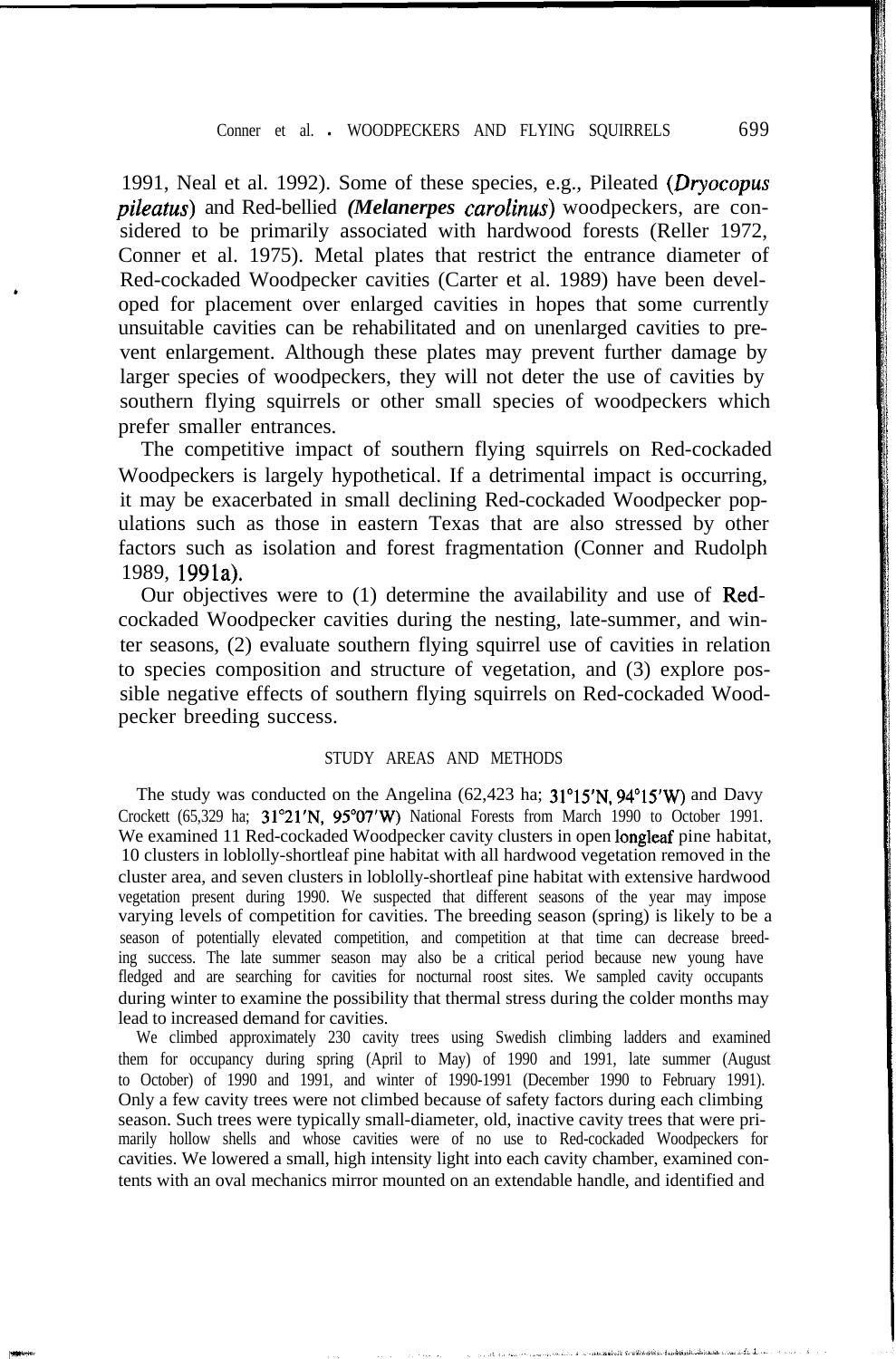counted cavity occupants. Often more than one southern flying squirrel was present in a cavity. When this occurred, a coat hanger wire (with the end bent around to prevent injury) was placed into the cavity and flying squirrels lifted out for counting. We used presence of chewed pine needles and fresh flying squirrel feces as an indicator of flying squirrel use. Unchewed pine needles in an enlarged cavity indicated use by fox squirrels  $(Sciurus\ nizer)$ . Cavity trees that were being simultaneously used by both southern flying squirrels and Redcockaded Woodpeckers (in two different cavities) were examined closely during the woodpecker nesting season to determine woodpecker fledging success and during other seasons to detect cavity usurpation by flying squirrels. We measured the entrance diameters of cavities and monitored cavities with restrictors in each cluster studied. Based on previous studies (Rudolph et al. 1990b), cavities were divided into those suitable for Red-cockaded Woodpecker use (entrance diameters  $\leq 7$  cm in diameter) and those too enlarged to be acceptable to Red-cockaded Woodpeckers (entrances >7 cm in diameter).

We measured reproductive success of Red-cockaded Woodpeckers in each cluster by determining the number of young fledged from nest cavities. Young were counted at 8, 20, and 23 days of age in each nest tree. Clusters were visited within a week of fledging to determine how many of the nestlings observed on day 23 successfully fledged. We also visited each cluster during August and September to determine number of surviving young. We made dawn and dusk visits to each woodpecker group to verify roost locations, band woodpeckers, and determine number of members in each family group during each climbing season. We also determined the number of Red-cockaded Woodpeckers roosting outside of cavities in the open.

Vegetation measured in each cavity tree cluster (six points per cluster) included basal area of overstory and midstory pines and hardwoods using a one-factor metric prism, height of midstory and understory vegetation using a clinometer, canopy closure using a 4-cm diameter by 12 cm hollow tube, and foliage density of vegetation from the ground to 1 m, and 1 m to 2 m using a density board as described by MacArthur and MacArthur (1961). By spring 1991, the seven clusters which had a well-developed hardwood midstory during the first year of the study had received midstory treatment. All hardwood vegetation was removed from these seven clusters during the 1990-1991 winter giving them the same structural appearance as the 10 clusters in loblolly-shortleaf habitat that were initially without hardwoods.

For each cavity tree cluster during each season we calculated the percentage of unenlarged cavities occupied by southern flying squirrels and those occupied by Red-cockaded Woodpeckers. Analysis of variance and Duncan's multiple range test were used to test for differences in flying squirrel and Red-cockaded Woodpecker use of cavities among habitat treatments during each season  $(P = 0.05)$ . We related fledging success with the proportion of unenlarged cavities (all unenlarged and available unenlarged cavities) occupied by flying squirrels with **Spearman** correlations  $(r_{\rm s}, P = 0.05)$ .

### RESULTS

*Vegetation characteristics of cavity tree* clusters.-Vegetation within the three treatments differed distinctly during the first year of the study (1990). Red-cockaded Woodpecker cavity tree clusters in longleaf pine habitat were nearly devoid of any hardwood vegetation or understory and midstory foliage except for grasses and forbs (Table l), and the absence of hardwoods extended well beyond the boundaries of cluster areas. This was not the case in clusters located in loblolly-shortleaf pine habitat.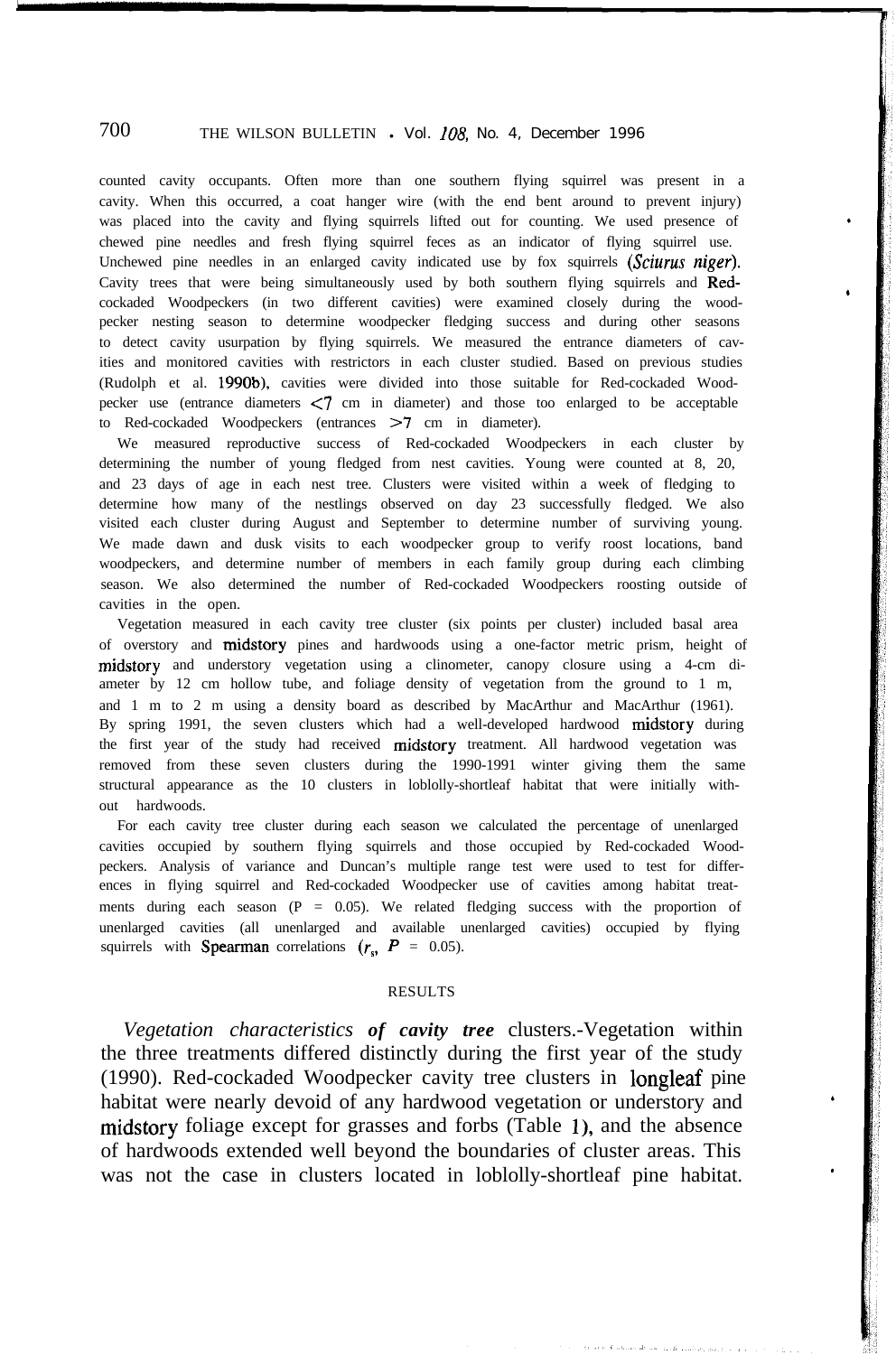### Conner et al. **WOODPECKERS AND FLYING SQUIRRELS** 701

### **TABLE** 1

VEGETATIVE CHARACTERISTICS (MEAN  $\pm$  SD) OF RED-COCKADED WOODPECKER CLUSTER AREAS WHERE CAVITY OCCUPANTS WERE MONITORED IN LONGLEAF PINE, LOBLOLLY-**SHORTLEAF PINE WITH NO MIDSTORY, LOBLOLLY-SHORTLEAF PINE WITH MIDSTORY PRESENT (PRE-TREATMENT** 1990) **AND MIDSTORY F&MOVED (POST-TREATMENT** 1991) **ON TH<sup>E</sup> ANGELINA AND DAVY CROCKETT NATIONAL FORESTS IN EASTERN TEXAS**

| <b>Habitat</b><br>variable                                                                            | Longleaf<br>pine<br>$(N = 11)$ | Loblolly-<br>shortleaf<br>no<br>midstory<br>$(N = 10)$ | Loblolly-<br>shortleaf<br>with<br>midstory<br>$(N = 7)$ | Loblolly-<br>shortleaf<br>midstory<br>removed<br>$(N = 7)$ |
|-------------------------------------------------------------------------------------------------------|--------------------------------|--------------------------------------------------------|---------------------------------------------------------|------------------------------------------------------------|
| basal $areaa$ (m <sup>2</sup> /<br>Overstory<br>pine<br>ha)<br>hardwood<br>Overstory<br>basal<br>area | 14.0 $(6.6)^{b}$               | $12.7$ $(3.5)^{b}$                                     | 10.9 $(4.1)$ <sup>c</sup>                               | 13.6 $(3.7)^{b}$                                           |
| $(m^2/ha)$                                                                                            | $0.1$ $(0.2)^{b}$              | $0.0(0.0)^{b}$                                         | 1.0(4.3)'                                               | $0.0(0.3)^{b}$                                             |
| Midstory pine basal area $(m^2/ha)$                                                                   | $0.2 (0.5)^{b}$                | 0.5 $(1.2)^{b}$                                        | 1.8 $(3.0)^c$                                           | $0.3 \ (0.9)^b$                                            |
| Midstory hardwood basal area                                                                          |                                |                                                        |                                                         |                                                            |
| $(m^2/ha)$                                                                                            | $0.0(0.0)^{b}$                 | $0.1 \quad (0.3)^{b}$                                  | 1.7(1.7)                                                | $0.2(0.6)^{b}$                                             |
| Canopy closure $(\% )$                                                                                | 46.3 $(26.1)^{b}$              | 51.5 $(16.9)^{bc}$                                     | $55.8$ $(19.8)'$                                        | 53.5 $(15.8)^{bc}$                                         |
| Overstory height (m)                                                                                  | $23.1$ $(2.0)^{b}$             | (2.8)<br>24.8                                          | 27.0 $(3.7)^d$                                          | 25.3(1.5)                                                  |
| Midstory height (m)                                                                                   | 6.7 $(5.4)^b$                  | 3.3(5.4)                                               | $12.4$ $(4.5)$ "                                        | $3.3$ $(7.3)'$                                             |
| height<br>Understory<br>(m)                                                                           | $1.9(0.9)^{b}$                 | $1.6 \quad (0.6)$                                      | $2.0(0.8)^{b}$                                          | 1.5(0.5)                                                   |
| Foliage density $O1$ m (cm <sup>2</sup> /m <sup>3</sup> )                                             | $0.2 (0.2)^{b}$                | 0.3 $(0.1)^b$                                          | $0.3$ $(0.2)^{b}$                                       | 0.5(0.7)                                                   |
| Foliage density $l-2$ m (cm <sup>2</sup> /m <sup>3</sup> )                                            | 0.1 $(0.1)^{bc}$               | $(0.1)^{b}$<br>0.1                                     | $0.2 (0.1)^d$                                           | $(0.2)$ <sup>cd</sup><br>0.1                               |

**s Common letters indicate nonsignificant differences (ANOVA, Duncan's multiple range test [f = 0.051)**

Clusters in habitat where hardwoods had recently been removed were quite similar to **longleaf** habitat in the actual cluster area (Table 1), however, a virtual wall of hardwood midstory foliage was encountered at the edges of each cluster where midstory removal and thinning of overstory pines had ceased. Clusters that had not yet received hardwood removal treatment still had substantial hardwoods in the overstory, midstory, and understory (Table 1). During the winter of 1990-1991, hardwoods and midstory trees in the seven untreated clusters were removed, changing those clusters into a vegetative condition similar to the loblolly-shortleaf clusters that had received midstory treatment prior to the study (Table 1).

*Fauna1 use of Red-cockaded Woodpecker cavities.-A* variety of vertebrates and invertebrates were observed using Red-cockaded Woodpecker cavities during the study. Although observed in cavities infrequently, American Kestrels *(Falco sparverius)*, Eastern Screech-Owls *(Otus asio)*, Pileated Woodpeckers, Wood Ducks *(Aix sponsa),* and fox squirrels typically used cavities which had both the entrance and cavity chamber enlarged. Eastern Screech-Owls were observed in three cavities with entrances <7 cm in diameter, but the entrances of these three cavities had

--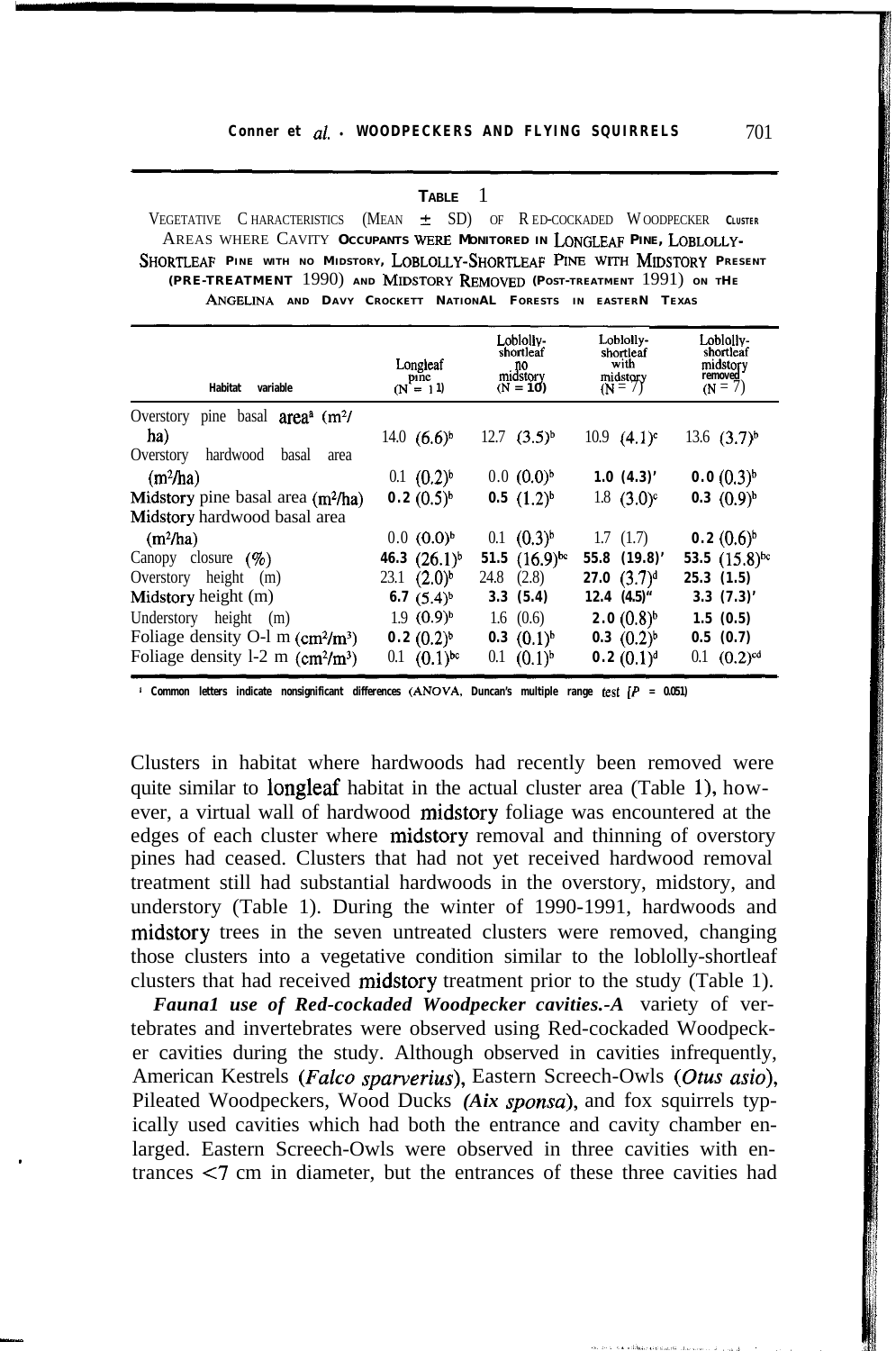been slightly enlarged and were between 6.5 and 7 cm in diameter. Redbellied Woodpeckers are known to conflict with Red-cockaded Woodpeckers over cavities (Neal et al. 1992, Kappes and Harris 1995) but were observed using unenlarged cavities only once during spring 1991 and on four occasions during winter.

Mud-daubers (Sphecidae) were typically found in inactive cavities. Their mud chambers were tolerated or pecked off when Red-cockaded Woodpeckers began to use a cavity containing mud-dauber nests. The presence of mud-daubers or their nests did not appear to interfere with Red-cockaded Woodpecker use of cavities. However, the presence of paper wasps (Vespidae), particularly large nests, and honey bees *(Apis mel*lifera) did prevent Red-cockaded Woodpecker use of cavities. Broadheaded skinks *(Eumeces laticeps)*, five-lined skinks *(E. fasciatus)*, and gray tree frogs  $(Hyla versionochrysoscelis)$  were observed occasionally within inactive enlarged and unenlarged cavities.

*Southern flying squirrel use of woodpecker* cavities.-Red-cockaded Woodpeckers preferred unenlarged cavities (Table 2); they used cavities with greatly enlarged entrances  $(\geq 7 \text{ cm})$  in only two instances, both during late summer 1990. As previously noted by Rudolph et al. (1990b) and Loeb (1993), southern flying squirrels also prefer entrance diameters <7 cm. Thus, the southern flying squirrel exhibited extensive overlap in cavity use with Red-cockaded Woodpeckers; it was observed in relatively high numbers and also used primarily unenlarged cavities (Table 2). In most clusters, however, empty unenlarged and enlarged cavities were available throughout the year for either Red-cockaded Woodpeckers or flying squirrels to use (Tables 2, 3).

Southern flying squirrel use of Red-cockaded Woodpecker cavities during the woodpecker breeding season (spring) was high, but dwindled greatly by late summer during both 1990 and 1991 (Table 2). The number of cavities used by Red-cockaded Woodpeckers was somewhat higher during late summer than during the breeding season. Red-cockaded Woodpeckers were present in greater numbers in the late summer because young woodpeckers had recently fledged from nest cavities and many were now roosting in cavities.

We detected very few significant differences in the percentage of unenlarged cavities used by Red-cockaded Woodpeckers and southern flying squirrels among habitat treatments (Table 3). During spring 1990 southern flying squirrels used unenlarged Red-cockaded Woodpecker cavities at a higher frequency in longleaf pine habitat than in loblolly-shortleaf habitat where hardwood midstory vegetation was absent (Table 3). During spring 1991 the percentage of empty unenlarged cavities in loblolly-shortleaf pine habitat without midstory was significantly lower than in longleaf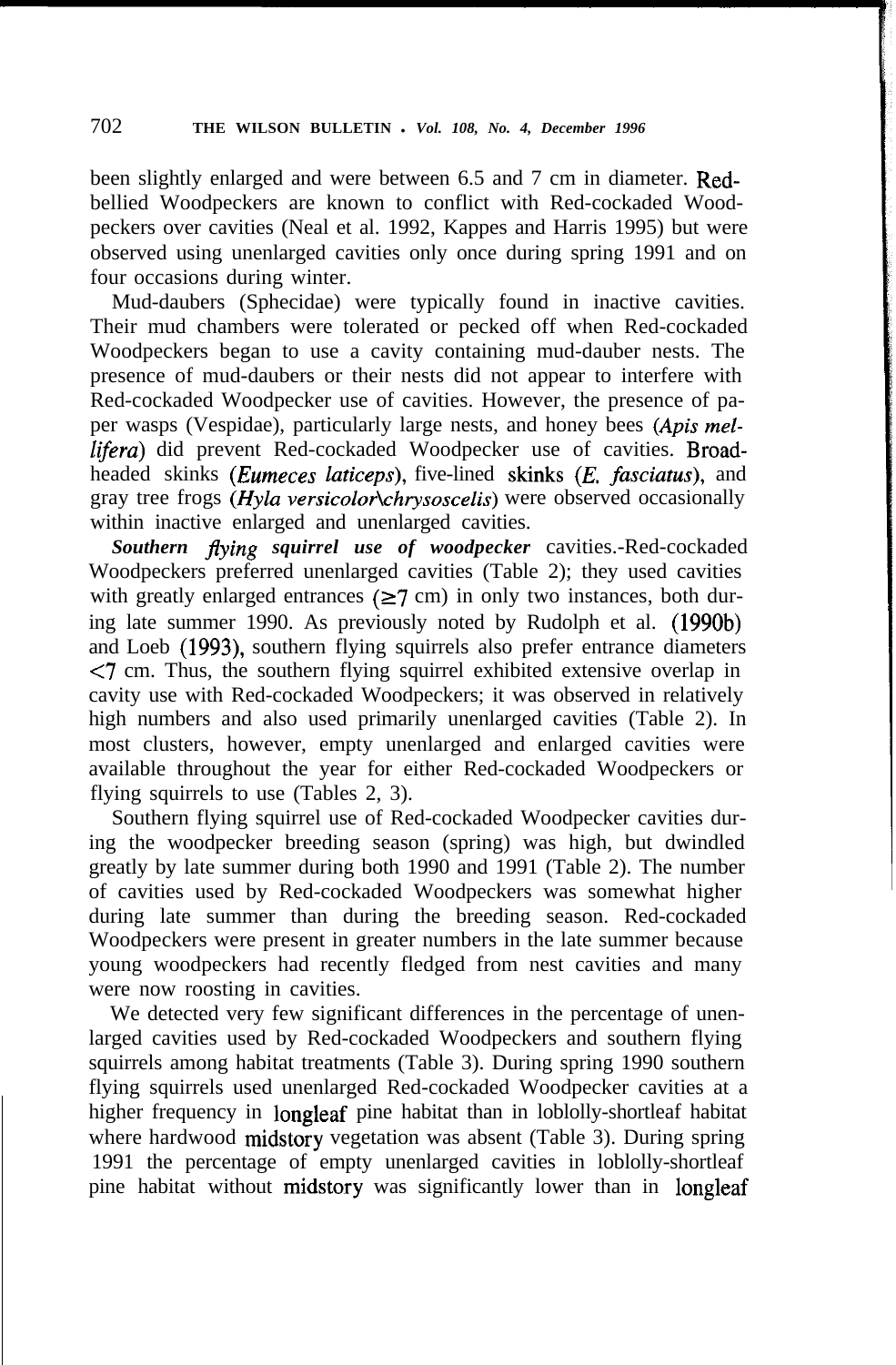## TABLE 2

NUMBER OF UNENLARGED (ENTRANCE <7 CM DIAMETER) AND ENLARGED (ENTRANCE  $\geq$ 7 CM DIAMETER) RED-COCKADED WOODPECKER CAVITIES OCCUPIED BY RED-COCKADED WOODPECKERS AND SOUTHERN FLYING SQUIRRELS IN THREE HABITAT TREATMENTS ON THE ANGELINA AND DAW **CROCKETT NATIONAL FORESTS IN EASTERN TEXAS**

|                                  |              |                           | Loblolly-shortleafpine      |                                 |                             |                                       |  |
|----------------------------------|--------------|---------------------------|-----------------------------|---------------------------------|-----------------------------|---------------------------------------|--|
|                                  |              | With midstory pre-removal |                             | Withoutmidstory                 | Longleafpine                |                                       |  |
| Cavity occupant                  | $<$ 7 cm     | $\geq$ 7 cm               | $<$ 7 cm                    | $\geq$ 7 cm                     | $<$ 7 cm                    | $\geq$ 7 cm                           |  |
| Spring 1990 sample sizes         | $(N = 49)$   | $= 15$<br>(N              | $= 31$<br>(N <sup>2</sup> ) | 20)<br>(N <sup>2</sup> )<br>$=$ | $= 52$<br>(N <sup>2</sup> ) | $= 21$<br>(N <sup>2</sup> )           |  |
| Red-cockaded Woodpecker          | 21           |                           | 22                          | 0                               | 18                          | $\bf{0}$                              |  |
| Flying squirrel/no. of squirrels | 18/55        | 1/2                       | 9/25                        | 2/8                             | 28/77                       | 2/3                                   |  |
| <b>Empty cavities</b>            |              |                           | 8                           | 13                              | $\overline{2}$              |                                       |  |
| Summer 1990 sample sizes         | $= 52$<br>(N | $= 11$<br>(N              | $= 45$<br>(N                | 18)<br>(N<br>$=$                | $= 56$<br>(N <sup>2</sup> ) | (N <sup>2</sup> )<br>23)<br>$\, = \,$ |  |
| Red-cockaded Woodpecker          | 28           |                           | 23                          |                                 | 23                          |                                       |  |
| Flying squirrel/no. of squirrels | 6/8          | 1/1                       | 4/5                         | 0                               | 4/7                         |                                       |  |
| <b>Empty cavities</b>            | 14           |                           | 15                          | 15                              | 24                          | 18                                    |  |
| Spring 1991 sample sizes         | $= 49$<br>(N | $= 13$<br>(N              | $= 65$<br>(N                | 12)<br>(N<br>$=$                | $\mathbf{\Omega}$<br>$= 69$ | $= 23$<br>(N <sup>2</sup> )           |  |
| Red-cockaded Woodpecker          | 13           |                           | 27                          | $\Omega$                        | 22                          |                                       |  |
| Flying squirrel/no. of squirrels | 15/45        | 1/4                       | 24/65                       | 2/4                             | 22/77                       | 4/15                                  |  |
| <b>Empty cavities</b>            | 13           |                           | 10                          |                                 | 17                          | 11                                    |  |
| Summer 1991 sample sizes         | $= 49$<br>(N | $= 13$<br>(N              | $= 65$<br>(N                | $= 13$<br>(N <sup>2</sup> )     | $= 67$<br>(N                | $= 26$<br>(N                          |  |
| Red-cockaded Woodpecker          | 23           |                           | 37                          | 0                               | 37                          | 0                                     |  |
| Flying squirrel/no. of squirrels | 10/16        | 111                       | 517                         |                                 | 11/24                       | 5/11                                  |  |
| <b>Empty cavities</b>            | 11           |                           | 15                          | 10                              | 19                          | 18                                    |  |
| Winter 1990-1991 sample sizes    | $= 51$<br>(N | $(N = 14)$                | $= 55$<br>(N                | 18)<br>(N<br>$=$                | $= 52$<br>(N                | $= 21$<br>(N <sup>2</sup> )           |  |
| Red-cockaded Woodpecker          | 17           | 0                         | 30                          | 0                               | 26                          | 0                                     |  |
| Flying squirrel/no. of squirrels | 13/31        | 1/2                       | 7/22                        | 1/2                             | 10/30                       | 1/5                                   |  |
| <b>Empty cavities</b>            | 16           | 10                        | 9                           | 9                               | 21                          | 15                                    |  |

703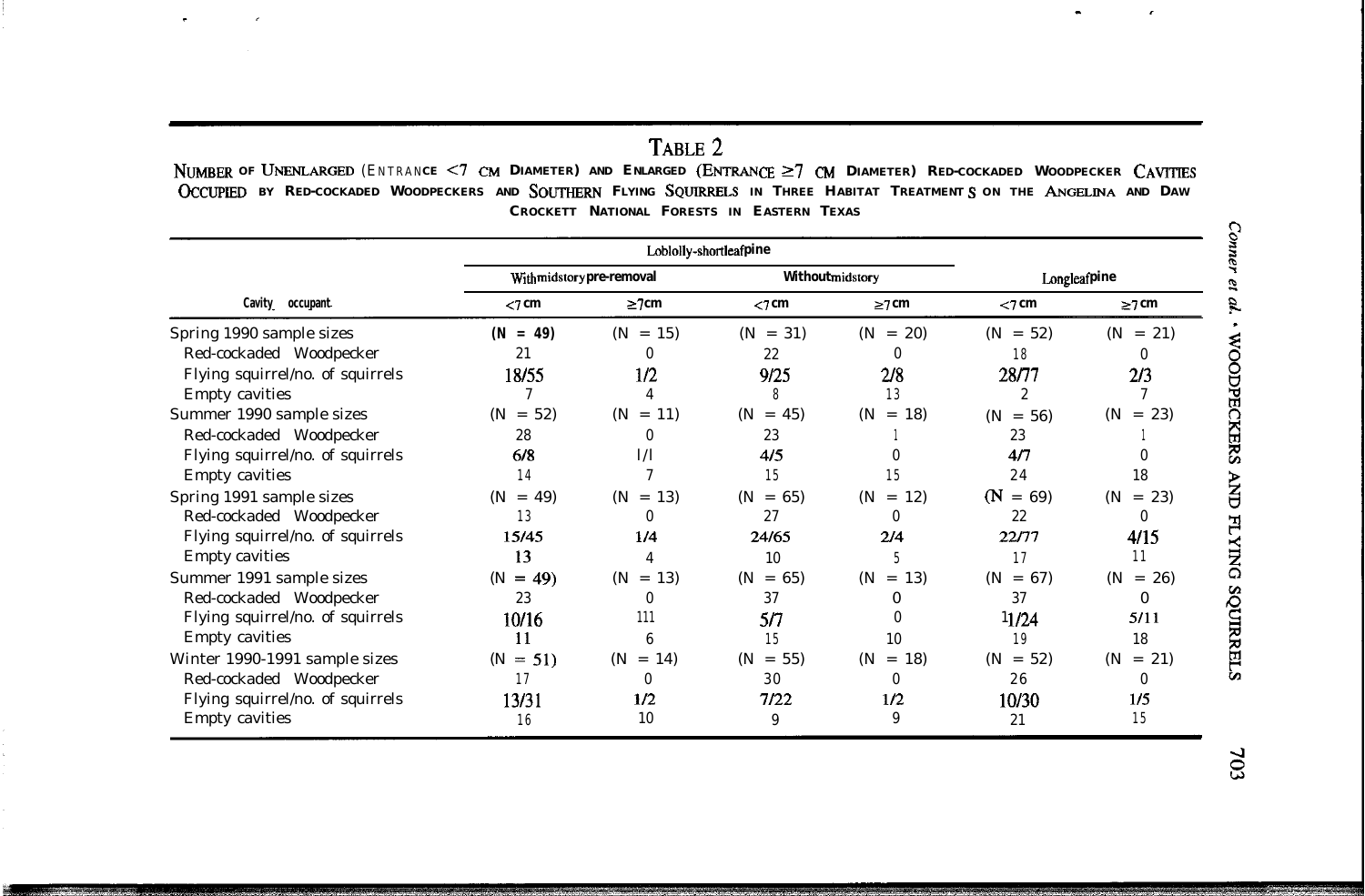**TABLE** 3

### PERCENTAGE OF UNENLARGED CAVITIES WITHIN EACH CLUSTER OCCUPIED BY RED-COCKADED **WOODPECKERS BY SOUTHERN FLYING SQUIRRELS, OR E~pry (M EAN +- SD) IN LOBLOLLY-SHORTLEAF PINE HABITAT WITHOUT HARDWOOD MIDSTORY VEGETATION (N = lo), L OBLOLLY - S HORTLEAF <sup>P</sup><sup>I</sup> <sup>N</sup> <sup>E</sup> HABITAT WITH H ARDWOOD MIDSTORY V EGETATION (PRE- AND POST-REMOVAL,**  $N = 7$ **), AND LONGLEAF PINE HABITAT**  $(N = 11)$  **IN EASTERN TEXAS**

|                                                                 |                                                             |                      |                                                              | <b>Habitat</b>       | treatment                                                   |                      |                                                              |                      |
|-----------------------------------------------------------------|-------------------------------------------------------------|----------------------|--------------------------------------------------------------|----------------------|-------------------------------------------------------------|----------------------|--------------------------------------------------------------|----------------------|
|                                                                 | Loblolly-shortleaf<br>without midstory                      |                      | Loblolly-shortleaf<br>with midstory<br>@e-removal)           |                      | Loblolly-shortleaf<br>post midstory<br>removal              |                      | Longleaf                                                     |                      |
| Variable :                                                      | $\mathbf{r}$                                                | SD.                  | ž                                                            | <b>SD</b>            | Î                                                           | <b>SD</b>            | ř                                                            | SD <sub>i</sub>      |
| 1990<br><b>Spring</b>                                           |                                                             |                      |                                                              |                      |                                                             |                      |                                                              |                      |
| Red-cockaded (%)<br>Flying squirrel (%)<br>Empty $(\%)$         | 56.4 <sup>b</sup><br>16.9 <sup>b</sup><br>14.7 <sup>b</sup> | 26.3<br>18.8<br>16.6 | 43.5 <sup>b</sup><br>38.8 <sup>bc</sup><br>14.6 <sup>b</sup> | 24.6<br>28.0<br>18.3 |                                                             |                      | 50.3 <sup>b</sup><br>44.8'<br>3.8 <sup>b</sup>               | 33.7<br>31.0<br>8.6  |
| Spring 1991                                                     |                                                             |                      |                                                              |                      |                                                             |                      |                                                              |                      |
| Red-cockaded $(\% )$<br>Flying squirrel $(\%)$<br>Empty $(\%)$  | 48.2"<br>41.6"<br>7.2 <sup>b</sup>                          | 17.2<br>14.8<br>13.0 |                                                              |                      | 29.5 <sup>b</sup><br>38.4 <sup>b</sup><br>27.2"             | 14.7<br>15.0<br>15.1 | 35.5 <sup>b</sup><br>28.5 <sup>b</sup><br>30.9"              | 26.3<br>20.9<br>14.7 |
| 1990<br>Summer                                                  |                                                             |                      |                                                              |                      |                                                             |                      |                                                              |                      |
| Red-cockaded $(\% )$<br>Flying squirrel $(\% )$<br>Empty $(\%)$ | $64.0^{\circ}$<br>7.0 <sup>b</sup><br>$25.0^{\circ}$        | 34.8<br>9.5<br>23.8  | 60.8 <sup>b</sup><br>$14.4^{b}$<br>21.4 <sup>b</sup>         | 25.8<br>14.1<br>24.5 |                                                             |                      | 46.9 <sup>b</sup><br>6.1 <sup>b</sup><br>46.3 <sup>b</sup>   | 30.7<br>11.2<br>28.4 |
| 1991<br>Summer                                                  |                                                             |                      |                                                              |                      |                                                             |                      |                                                              |                      |
| Red-cockaded $(\%)$<br>Flying squirrel $(\%)$<br>Empty $(\%)$   | 60.4 <sup>b</sup><br>7.8 <sup>b</sup><br>26.2 <sup>b</sup>  | 17.5<br>10.4<br>15.1 |                                                              |                      | 49.7 <sup>b</sup><br>23.0 <sup>b</sup><br>25.0 <sup>b</sup> | 24.9<br>23.2<br>10.3 | 58.8 <sup>b</sup><br>19.6 <sup>b</sup><br>21.6 <sup>b</sup>  | 20.1<br>13.2<br>21.3 |
| 1990-1991<br>Winter                                             |                                                             |                      |                                                              |                      |                                                             |                      |                                                              |                      |
| Red-cockaded (%)<br>squirrel<br>Flying<br>(% )<br>Empty $(\%)$  | $62.8^{\circ}$<br>16.3 <sup>b</sup><br>18.9 <sup>b</sup>    | 25.2<br>19.3<br>21.2 |                                                              |                      | 38.2"<br>25.7 <sup>b</sup><br>27.8 <sup>b</sup>             | 12.6<br>12.5<br>11.4 | 47.1 <sup>bc</sup><br>19.4 <sup>b</sup><br>28.1 <sup>b</sup> | 26.3<br>15.2<br>22.9 |

**B** Common superscript letters following means indicate nonsignificant differences among habitat treatments (ANOVA, **Duncan's multiple range test,** *P = 0.05).*

pine or loblolly-shortleaf pine from which midstory had been recently removed (Table 3). Southern flying squirrel use of Red-cockaded Woodpecker cavities was not related to the presence or absence of hardwood midstory (Table 3). Thus, treatment specific and annual use of cavities by flying squirrels appears to be minimally affected by hardwood midstory abundance.

Southern flying squirrel use of cavities in the loblolly-shortleaf habitat with midstory was greater than their use of loblolly-shortleaf habitat without hardwood vegetation during spring 1990, although not significantly

704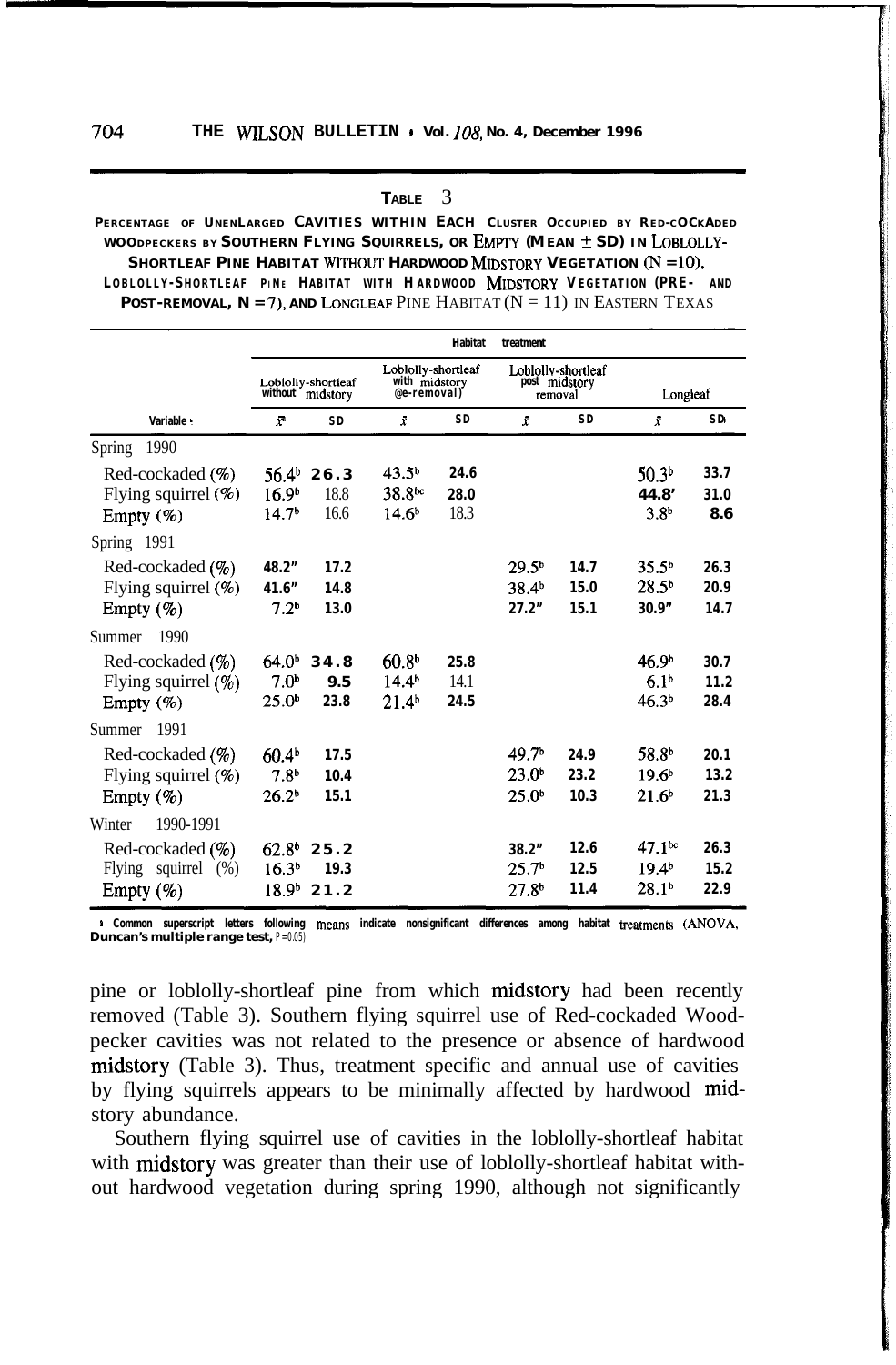| ABLE<br>Τ. |  |
|------------|--|
|------------|--|

**N UMBER OF R E D- COCKADED W OODPECKERS R OOSTING I N THE O P E N DURING S PRING AND L ATE S UMMER 1990 AND 1991 I N L OBLOLLY - S HORTLEAF P INE H ABITAT WITHOUT HARDWOOD MIDSTORY VEGETATION (N = 10 CLUSTERS), WITH HARDWOOD MIDSTORY VEGETATION (PRE-AND POST-HARDWOOD REMOVAL, N = 7 CLUSTERS), AND LONGLEAF Pm HABITAT (N = 11 CLUSTERS) IN EASTERN TEXAS**

|                       |                                        | Habitat treatment                   |                    |
|-----------------------|----------------------------------------|-------------------------------------|--------------------|
|                       | Loblolly-shortleaf<br>without midstory | Loblolly-shortleaf<br>with midstory | Longleaf           |
| Season                | woodpeckers<br>No.                     | woodpeckers<br>No.                  | woodpeckers<br>No. |
| <b>Spring</b><br>1990 |                                        |                                     | 6                  |
| <b>Summer</b><br>1990 |                                        | 5"                                  | 4                  |
| <b>Spring</b><br>1991 |                                        | 3 <sup>b</sup>                      | 0                  |
| 1991<br><b>Summer</b> |                                        | ንኮ                                  |                    |

**\*** Pre-midstory removal treatment within these clusters.

--\_

**b Post-midstory removal treatment within cluster areas completed during winter 1990-1991.**

so (Table 3). However, the percentage of unenlarged cavities used by flying squirrels remained the same during spring 1991 even though hardwood midstory vegetation had been removed (Table 3). Flying squirrel use of unenlarged cavities increased in the loblolly-shortleaf area without midstory even though no habitat alteration occurred (Table 3). Both the percentage of cavities used by flying squirrels and the abundance of flying squirrels counted in Red-cockaded Woodpecker cavities decreased between spring and late summer in 1990 and 1991 (Table 2, 3). We did not make a detailed survey of the crowns of nearby pines and hardwoods in the woodpecker cluster areas, but strongly suspect that flying squirrels were spending the hot, late summers in leaf nests rather than woodpecker cavities, as also observed by Muul (1974).

During winter, the percentage of unenlarged cavities and available unenlarged cavities used by southern flying squirrels was relatively similar in all habitat treatments (Table 3). Empty unenlarged cavities were readily available in clusters in all habitat treatments during winter, suggesting that cavity availability did not create a competitive problem for Red-cockaded Woodpeckers during winter.

*Extra-cavity roosting by* woodpeckers.-Extra-cavity roosting as described by Hooper and Lennartz (1983) is a possible indicator of insufficient cavity availability for Red-cockaded Woodpeckers. In general, very few Red-cockaded Woodpeckers were observed roosting in the open (Table 4). Typically, when Red-cockaded Woodpeckers roosted in the open, there were empty cavities available within their cluster areas. Spring 1990 in the longleaf pine habitat appeared to be exceptional in this regard.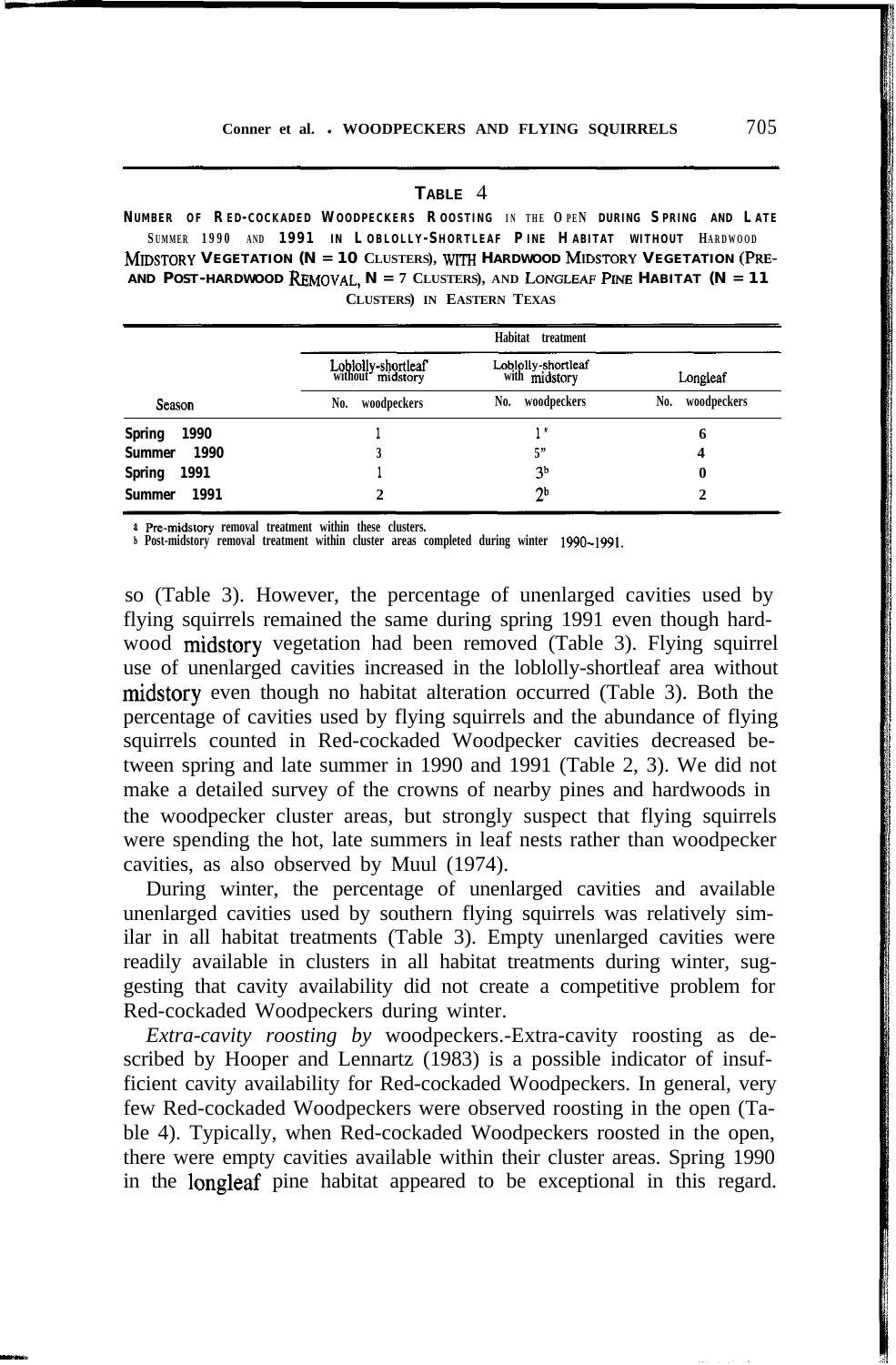With the exception of longleaf pine habitat in spring 1990, Red-cockaded Woodpeckers appeared to roost in the open more during late summer than during the breeding season (Table 4). Flying squirrels were very abundant during spring 1990 in the longleaf habitat (Table 2) and empty cavities were few, suggesting that a few Red-cockaded Woodpeckers may have been forced temporarily to roost in the open. Many recently fledged young Red-cockaded Woodpeckers did not roost in cavities during the late summer. Because many unenlarged empty cavities were available for these woodpeckers to use during late summer, roosting in the open appears to be voluntary and may have been in response to the typical high air temperatures during August and September.

*Red-cockaded Woodpecker fledging* success.-We examined Red-cockaded Woodpecker fledging success to explore the possibility that interactions with southern flying squirrels reduced woodpecker nest productivity. Because southern flying squirrel use of woodpecker cavities was uniformly high over all habitat treatments and years, our ability to evaluate the influence of squirrel use of cavities on fledging success through comparisons across habitats was limited.

Fledging success was slightly higher in loblolly-shortleaf habitat with hardwood vegetation (pre-hardwood removal) than in the loblolly-shortleaf habitat without hardwood vegetation during 1990 (Fig. 1). Fledging success remained somewhat higher in these cluster areas in 1991 (posttreatment) even though the hardwood vegetation had been removed prior to the 1991 breeding season. Longleaf pine habitat, relatively devoid of hardwood vegetation, and often considered the premiere habitat for the woodpecker, had a slightly lower fledging success than either loblollyshortleaf habitats during both 1990 and 1991 (Fig. 1). Excluding nests where eggs failed to hatch, we failed to detect any significant differences in fledging success among habitat treatments (Kruskal-Wallis  $\chi^2$  approximation,  $\chi^2 = 1.42$ ,  $P = 0.49$ ).

We compared the proportion of all unenlarged cavities used by flying squirrels and the proportion of available unenlarged cavities (open cavities not used by Red-cockaded Woodpeckers) that contained flying squirrels with woodpecker fledging success (Fig. 1). During both 1990 and 1991 we observed no relationship between southern flying squirrel occupancy and habitat condition (abundance of hardwood midstory) or Red-cockaded Woodpecker fledging success. Red-cockaded Woodpecker fledging success per habitat treatment during the two breeding seasons  $(N = 6)$ was not correlated with the percentage of all unenlarged cavities occupied by southern flying squirrels  $(I_1 = -0.08, P = 0.87)$  or the percentage of available unenlarged cavities (those not used by Red-cockaded Woodpeckers) occupied by southern flying squirrels  $(r<sub>s</sub> = -0.46, P = 0.35)$ . If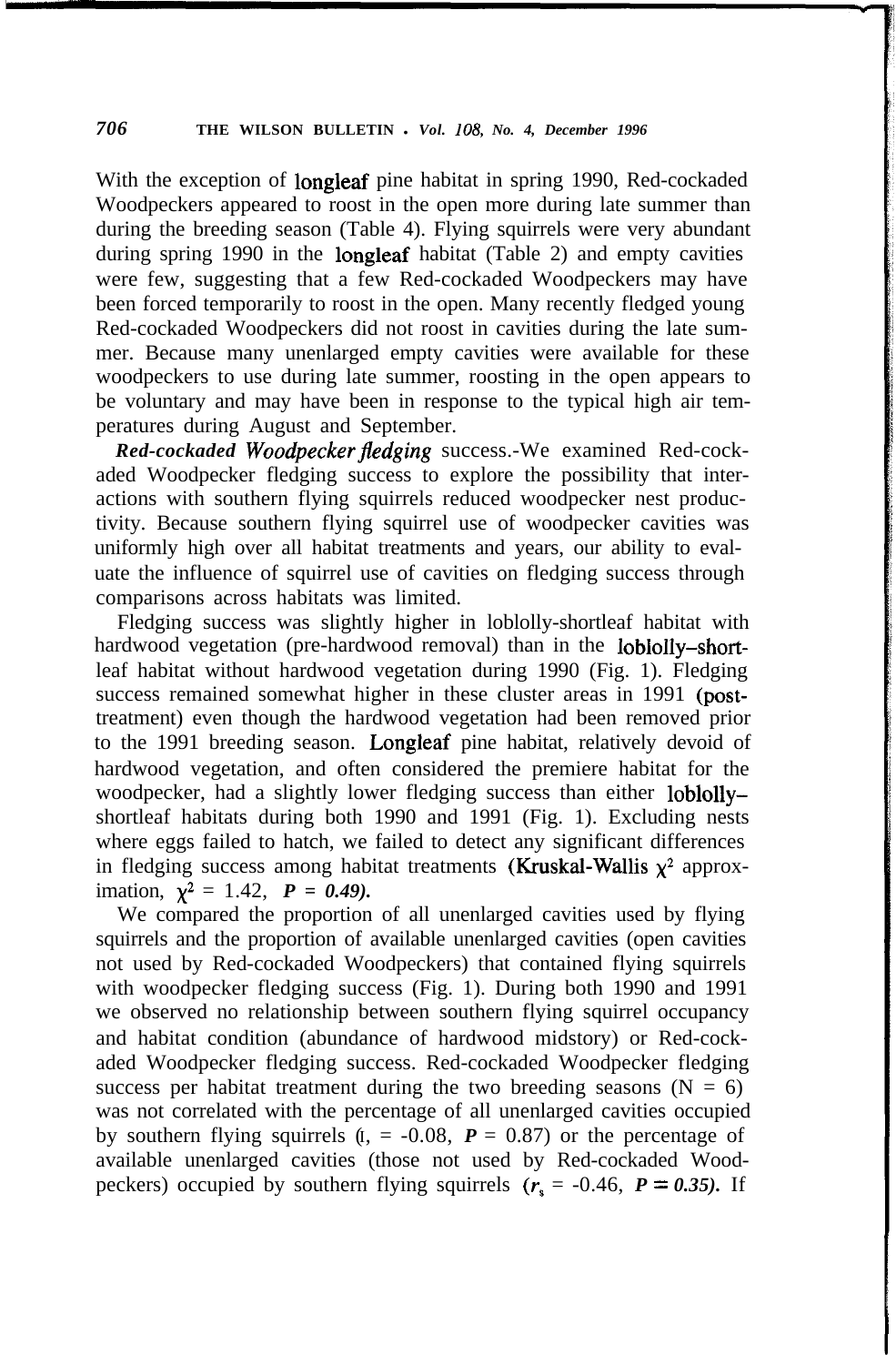

**FIG.** 1. Comparisons of Red-cockaded Woodpecker fledging success with the proportion of all unenlarged Red-cockaded Woodpecker cavities occupied by southern flying squirrels (Glaucomys volans, G. V.) and available unenlarged cavities (those not used by Red-cockaded Woodpeckers) occupied by southern flying squirrels in loblolly-shortleaf pine habitat with hardwood midstory present (pre- and post-hardwood removal), loblolly-shortleaf pine habitat without hardwood midstory throughout the study, and longleaf pine habitat during the 1990 and 1991 breeding seasons on the Angelina and Davy Crockett National Forests in eastern Texas.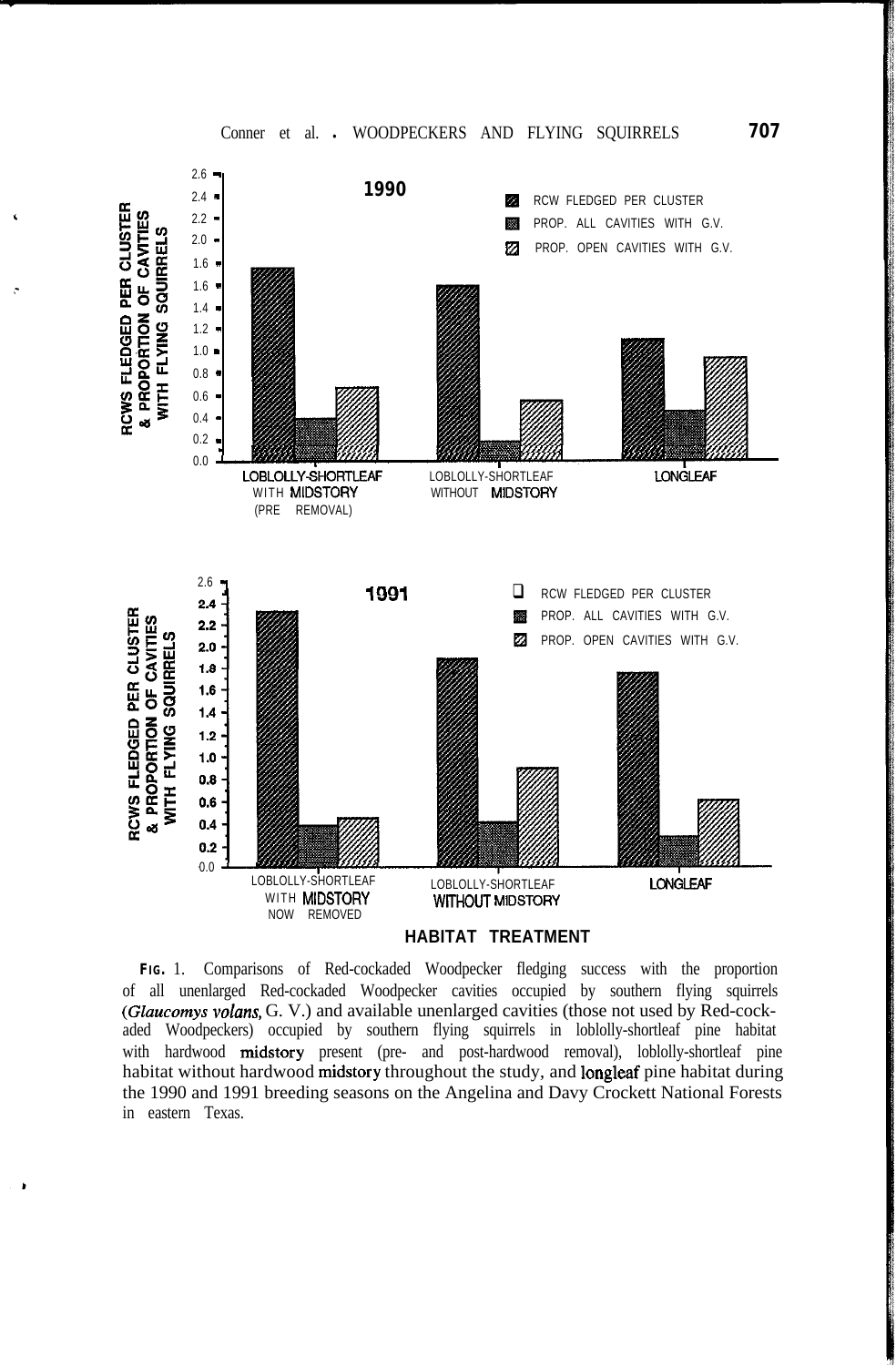clusters are treated as the sample unit ( $N = 44$ ), fledging success is still not correlated with either the percentage of all unenlarged cavities occupied by flying squirrels  $(r<sub>s</sub> = -0.18, P = 0.23)$ , or the percentage of available unenlarged cavities occupied by flying squirrels  $(r<sub>s</sub> = -0.11, P$ *= 0.48).*

*Potential for flying squirrel predation on woodpeckers.-During* our 2 year study we observed 6 instances where Red-cockaded Woodpeckers nested and produced young in cavities while southern flying squirrels were occupying other cavities in the same pine tree. In only one instance were eggs lost (to unknown causes), but the woodpeckers renested and successfully fledged young from the same cavity. Young fledged successfully from all five of the other nest cavities.

### **DISCUSSION**

*Competition between flying squirrels and woodpeckers.-Our* observations in eastern Texas suggest a minimal competitive impact of southern flying squirrels on Red-cockaded Woodpeckers. Because we did not measure woodpecker fledging success over a wide range of flying squirrel abundance, however, our results may not be definitive. Competition from southern flying squirrels in Texas is likely transient and occurs as isolated events during ecological "bottle-necks." If such competition occurs at all in eastern Texas, the effects are subtle rather than overwhelming. The effect of southern flying squirrels on any healthy woodpecker population is probably minimal to non-existent.

Specifically, we have not seen (1) a relationship between woodpecker fledging success and flying squirrel use of cavities, (2) Red-cockaded Woodpeckers forced to roost in the open because of a squirrel-caused shortage of unenlarged cavities, or (3) regular squirrel predation on Redcockaded Woodpecker eggs and young even when both woodpeckers and flying squirrels occupied the same cavity tree.

*Relationships among woodpeckers, squirrels, and hardwood vegetation.-We* did not observe a strong relationship between southern flying squirrel abundance and presence of hardwood vegetation. Flying squirrels were common in cavities in longleaf pine habitat with almost no hardwood vegetation. This finding, however, does not negate the necessity to reduce hardwood vegetation within woodpecker cluster areas. Past studies have clearly demonstrated the negative effects of excessive hardwood midstory on woodpecker populations (Van Balen and Doerr 1978, Hovis and Labisky 1985, Conner and Rudolph 1989, Loeb et al. 1992). Thus, we strongly urge that *reduction* (not elimination) of hardwood vegetation within Red-cockaded Woodpecker cluster areas be continued.

Our results indicate that complete or partial removal of all hardwoods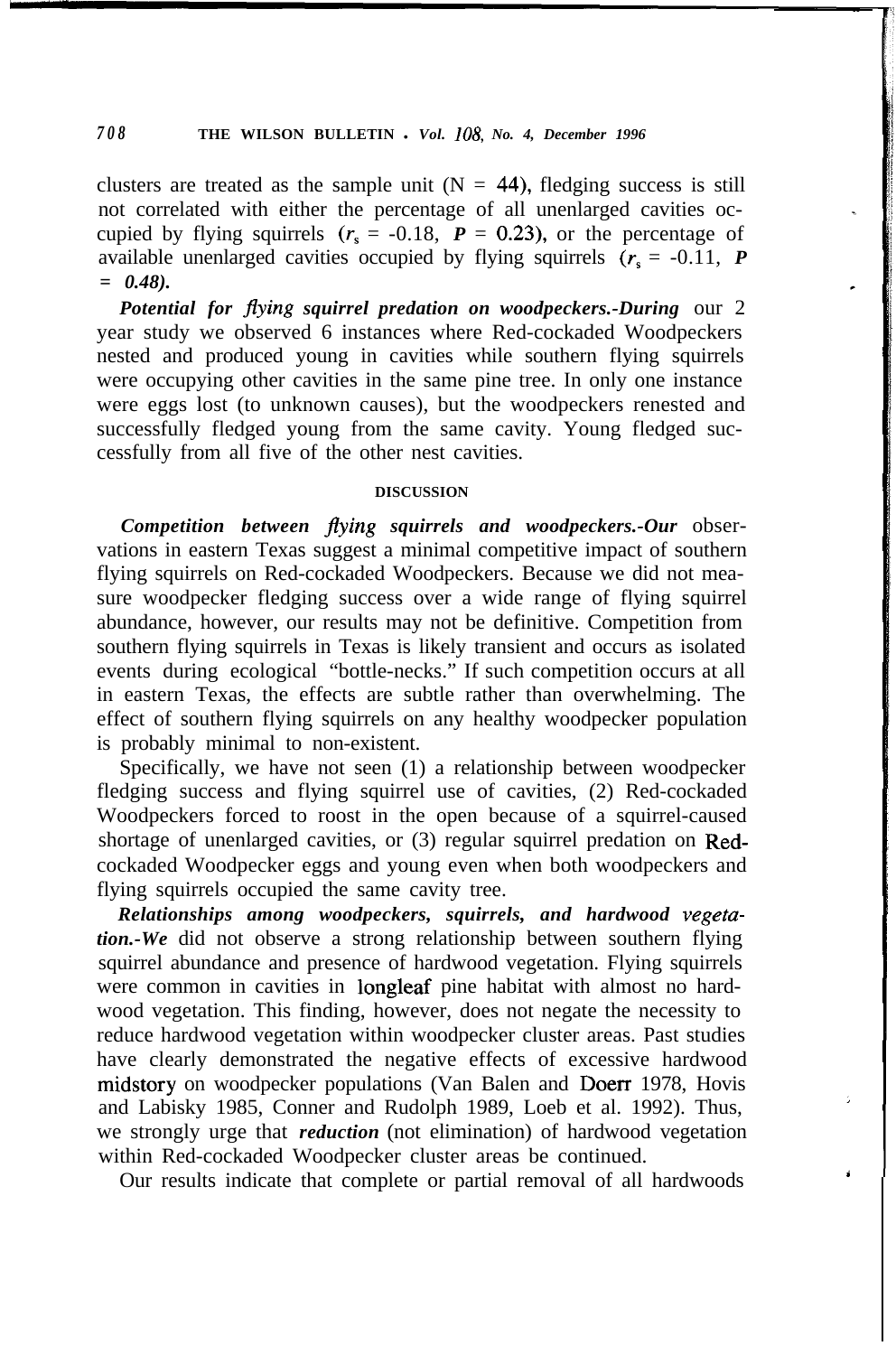will likely not affect the use of Red-cockaded Woodpecker cavities by southern flying squirrels. What our study suggests is that southern flying squirrels are not the cause of harmful effects on Red-cockaded Woodpeckers associated with the presence of hardwood vegetation within their cluster areas. As we have suggested before (Conner and Rudolph 1991b), Red-cockaded Woodpeckers may have an innate avoidance of areas with extensive hardwood vegetation as a result of their adaptation to the southern fire-climax pine ecosystem. A selective advantage may accrue for Red-cockaded Woodpecker pairs that avoid habitat with abundant hardwood vegetation because such areas may support greater numbers of other species of woodpeckers that can easily out-compete Red-cockaded Woodpeckers for cavities or destroy the cavities they excavate. Another possible reason why Red-cockaded Woodpeckers have an aversion to hardwoods is that they may provide predators access to cavities (Walters 1990).

We saw no negative effect of southern flying squirrels on Red-cockaded Woodpeckers, nor have any other studies demonstrated such an effect. We strongly discourage removal and euthanasia of southern flying squirrels in woodpecker clusters because of the complete lack of evidence that it would benefit Red-cockaded Woodpeckers. If removal of southern flying squirrels is deemed necessary, it should be based on site-specific data that statistically demonstrates a severe competitive problem. In such instances, control of flying squirrels should last only as long as the woodpecker population is small and vulnerable to sudden extirpation.

#### ACKNOWLEDGMENTS

We thank J. R. Walters, R. G. Hooper, F. C. James, J. D. Ligon, S. C. Loeb, B. Parresol, and J. E Taulman for constructive comments on an early draft of the manuscript. Partial funding was provided by a Challenge Cost Share Agreement (#19-90-008) with the Resource Protection Division, Texas Parks and Wildlife Dept.

#### LITERATURE CITED

- BENDEL, F? R. AND J. E. GATES. 1987. Home range and microhabitat partitioning of the southern flying squirrel (Glaucomys volans). J. Mammal. 68:243-255.
- CARTER, J. H. III, J. R. WALTERS, S. H. EVERHART, AND P. D. DOERR. 1989. Restrictions for Red-cockaded Woodpecker cavities. Wildl. Soc. Bull. 17:68-72.
- CONNER, R. N., R. G. HOOPER, H. S. CRAWFORD, AND H. S. MOSBY. 1975. Woodpecker nesting habitat in cut and uncut woodlands in Virginia. J. Wildl. Manage. 39:144-150. BENDEL, F? R. AND J. E. GATES. 1987. Home range and microhabitat partitioning of the southern flying squirrel (*Glaucomys volans*). J. Mammal. 68:243-255.<br>CARTER, J. H. III, J. R. WALTERS, S. H. EVERHART, AND P. D. DOERR. Bull. 94:64-70. CARTER, J. H. III, J. R. WALTERS, S. H. BERHART, AND P. D. DOERR. 1989. Restrictions for<br>
Red-cockaded Woodpecker cavities. Wildl. Soc. Bull. 17:68–72.<br>
CONNER, R. N., R. G. HOOPER, H. S. CRAWFORD, AND H. S. MOSBY, 1975. W
	- as related to growth dynamics of southern pines. Wilson Bull. 99:398-412.
	- AND D. C. RUDOLPH. 1989. Red-cockaded Woodpecker colony status and trends on the Angelina, Davy Crockett, and Sabine National Forests. U.S. Dept. Agric., For. Serv. Res. Pap. 50-250.

,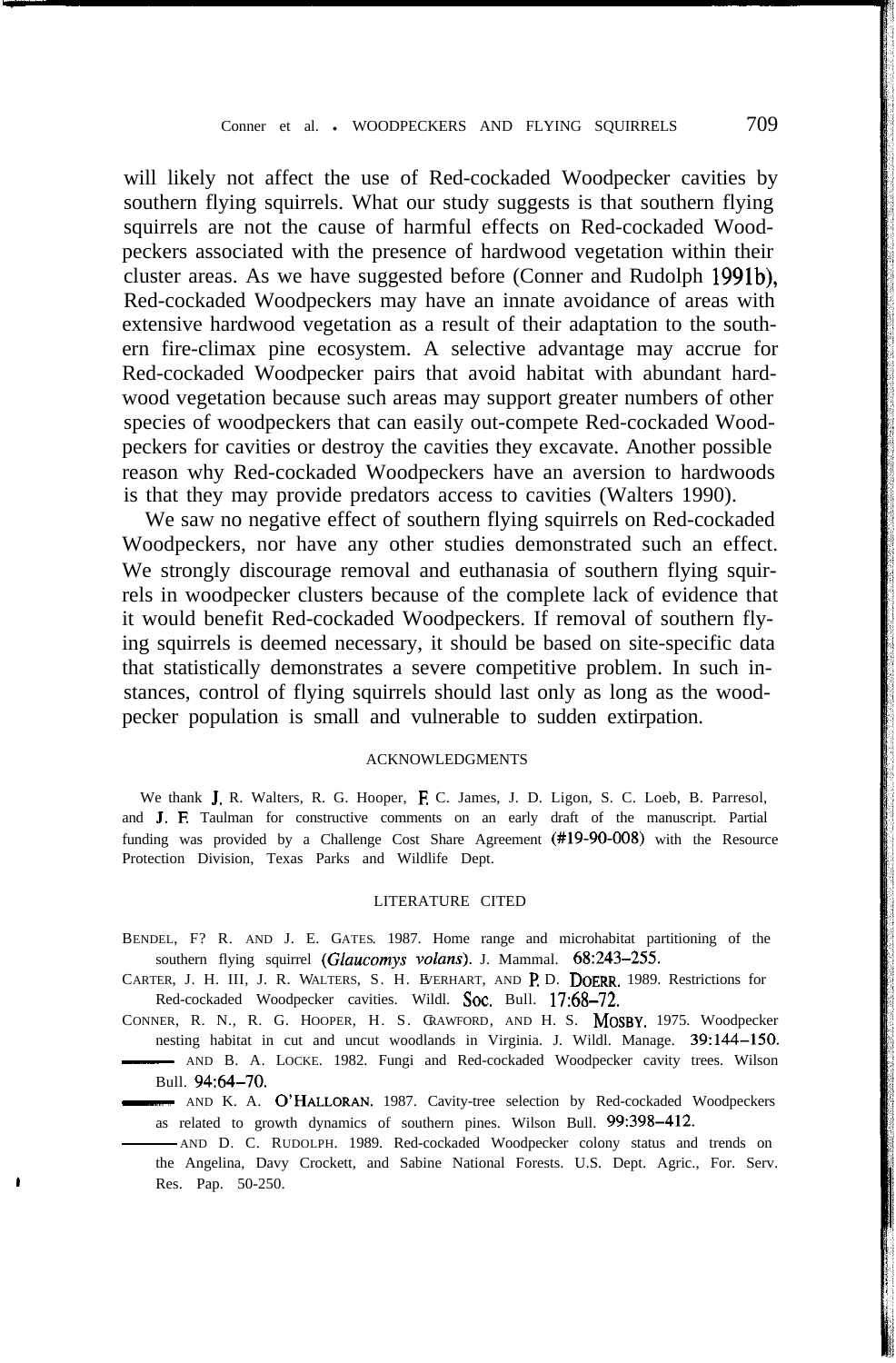### **710 THE** WILSON BULLETIN . Vol. 108, No. 4, December 1996

-AND -. 1991a. Forest habitat loss, fragmentation, and Red-cockaded Wood-- AND -.1991b. Effects of midstory reduction and thinning in Red-cockaded pecker populations. Wilson Bull. 103:446-457.

Woodpecker cavity tree clusters. Wildl. Soc. Bull. 19:63-66. - AND -. 1995. Excavation dynamics and use patterns of Red-cockaded Wood-

pecker cavities: relationships with cooperative breeding. Pp. 343-352 *in* Red-cockaded Woodpecker: recovery, ecology and management (D. L. Kulhavy, R. G. Hooper, and R. Costa, eds.). College of Forestry, Stephen **F.** Austin State Univ., Nacogdoches, Texas. pecker cavities: relationships with cooperative breeding. Pp. 343-352 in Red-cockadee<br>Woodpecker: recovery, ecology and management (D. L. Kulhavy, R. G. Hooper, and<br>R. Costa, eds.). College of Forestry, Stephen F. Austin S

cockaded Woodpecker cavity trees, J. Wildl. Manage. 55:531-537.

- DENNIS, J. V. 1971. Species using Red-cockaded Woodpecker holes in northeastern South Carolina. Bird-Banding 42:79-87.
- GAINES, G. D., K. E. FRANZREB, D. H. ALLEN, K. S. LAVES, AND W. L. JARVIS. 1995. Redcockaded Woodpecker management on the Savannah River site: a management/research success story. Pp. 81-88 *in* Red-cockaded Woodpecker: recovery, ecology and management (D. L. Kulhavy, R. G. Hooper, and R. Costa, eds.). College of Forestry, Stephen E Austin State Univ., Nacogdoches, Texas.
- HOOPER, R. G. 1988. Longleaf pines used for cavities by Red-cockaded Woodpeckers. J. Wildl. Manage. 52:392-398.
- AND M. R. LENNARTZ. 1983. Roosting behavior of Red-cockaded Woodpecker clans with insufficient cavities. J. Field Omithol. 54:72-76.
- -, AND H. D. MUSE. 1991. Heart rot and cavity tree selection by Redcockaded Woodpeckers. J. Wildl. Manage. 55:323-327.
- HOPKINS, M. L. AND T. E. LYNN, JR. 1971. Some characteristics of Red-cockaded Woodpecker cavity trees and management implications in South Carolina. Pp. 140-169 *in* The ecology and management of the Red-cockaded Woodpecker (R. L. Thompson, ed.). Bur. Sport Fish and Wildl. and Tall Timbers Res. Stn., Tallahassee, Florida.
- HOVIS, J. A. AND R. F. LABISKY. 1985. Vegetative associations of Red-cockaded Woodpecker colonies in Florida. Wildl. Soc. Bull. 13:307-314.
- JACKSON, J. A. 1974. Gray rat snakes versus Red-cockaded Woodpeckers: predator-prey adaptations. Auk 91:342-347.
- KAPPES, J., JR. AND L. D. HARRIS. 1995. Interspecific competition for Red-cockaded Woodpecker cavities in the Apalachicola National Forest. Pp. 389-393 *in* Red-cockaded Woodpecker: recovery, ecology and management (D. L. Kulhavy, R. G. Hooper, and R. Costa, eds.). College of Forestry, Stephen E Austin State Univ., Nacogdoches, Texas.
- LIGON, J. D. 1970. Behavior and breeding biology of the Red-cockaded Woodpecker. Auk 87:255-278.
- LOEB, S. C. 1993. Use and selection of Red-cockaded Woodpecker cavities by southern flying squirrels. J. Wildl. Manage. 57:329-335.

-, W. D. PEPPER, AND A. T. DOYLE. 1992. Habitat characteristics of active and abandoned Red-cockaded Woodpecker colonies. So. J. Appl. For. 16:120-125.

- MACARTHUR, R. H. AND J. W. MACARTHUR. 1961. On bird species diversity. Ecology 42: 594-598.
- MUUL, I. 1974. Geographic variation in the nesting habits of *Glaucomys* volans. J. Mammal. 55:840-844.
- NEAL, J. C., W. G. MONTAGUE, AND D. A. JAMES. 1992. Sequential occupation of cavities by Red-cockaded Woodpeckers and Red-bellied Woodpeckers in the Ouachita National Forest. Arkansas Acad. Sci. 46:106-108.
- RELLER, A. W. 1972. Aspects of behavioral ecology of Red-headed and Red-bellied woodpeckers. Am. Midl. Nat. 88:270-290.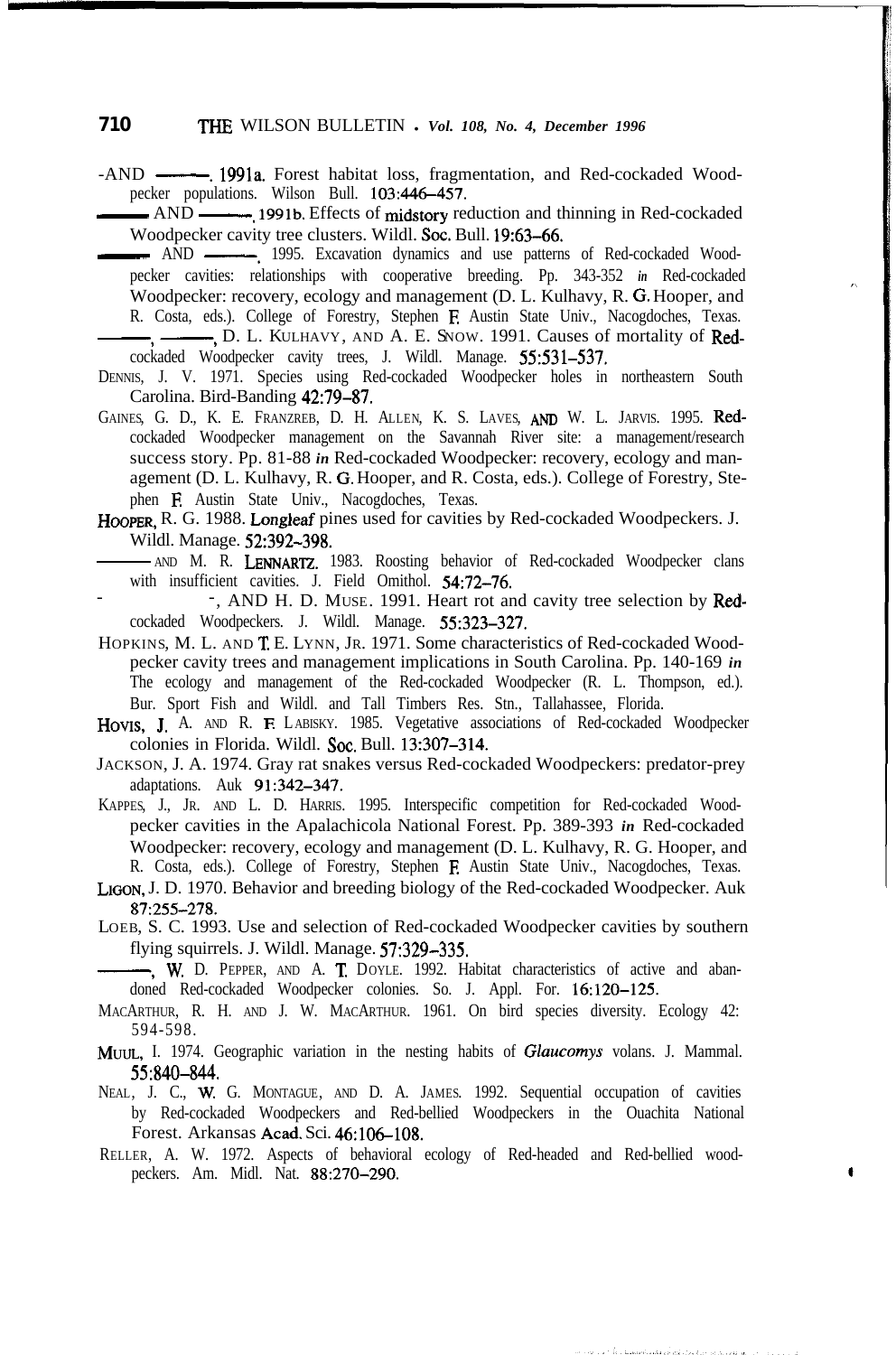RUDOLPH, D. C., H. KYLE, AND R. N. CONNER. 1990a. Red-cockaded Woodpeckers vs rat snakes: the effectiveness of the resin barrier. Wilson Bull. 102:14-22.

-, R. N. CONNER, AND J. TURNER. 1990b. Competition for Red-cockaded Woodpecker - AND -. 1991. Cavity tree selection by Red-cockaded Woodpeckers in relation (Picoides borealis) roost and nest cavities: the effects of resin age and cavity entrance diameter. Wilson Bull. 102:23-36.

to tree age. Wilson Bull. 103:458-467.<br>- The Conserver and R. R. Schaeffer and R. Red-cockaded Woodpecker detection of red -----, AND --------, 1991. Cavity tree selection by Red-cockaded Woodpeckers in relation o tree age. Wilson Bull. 103:458-467.<br>---, --------, AND R. R. SCHAEFER. 1995. Red-cockaded Woodpecker detection of red

- heart infection. Pp. 338-342 *in* Red-cockaded Woodpecker: recovery, ecology and management (D. L. Kulhavy, R. G. Hooper, and R. Costa, eds.). College of Forestry, Stephen E Austin State Univ., Nacogdoches, Texas.
- U.S. FISH AND WILDLIFE SERVICE. 1985. Red-cockaded Woodpecker recovery plan. U.S. Fish and Wildl. Serv., Atlanta, Georgia.
- VAN BALEN, J. B. AND I? D. DOERR. 1978. The relationship of understory vegetation to Red-cockaded Woodpecker activity. Proc. Annu. Conf. Southeast. Assoc. Fish and Wildl. Agencies 32:82-92.
- WALTERS, J. R. 1990. Red-cockaded Woodpeckers: a 'primitive' cooperative breeder. Pp.<br>69-101 *in* Cooperative breeding in birds (**P. B. Stacey** and W. D. Koenig, eds.). Cam-<br>bridge Univ. Press, London, United Kingdom.<br>**...** 69-101 *in* Cooperative breeding in birds (P. B. Stacey and W. D. Koenig, eds.). Cambridge Univ. Press, London, United Kingdom.

Red-cockaded Woodpecker. Ethology 78:275-305.